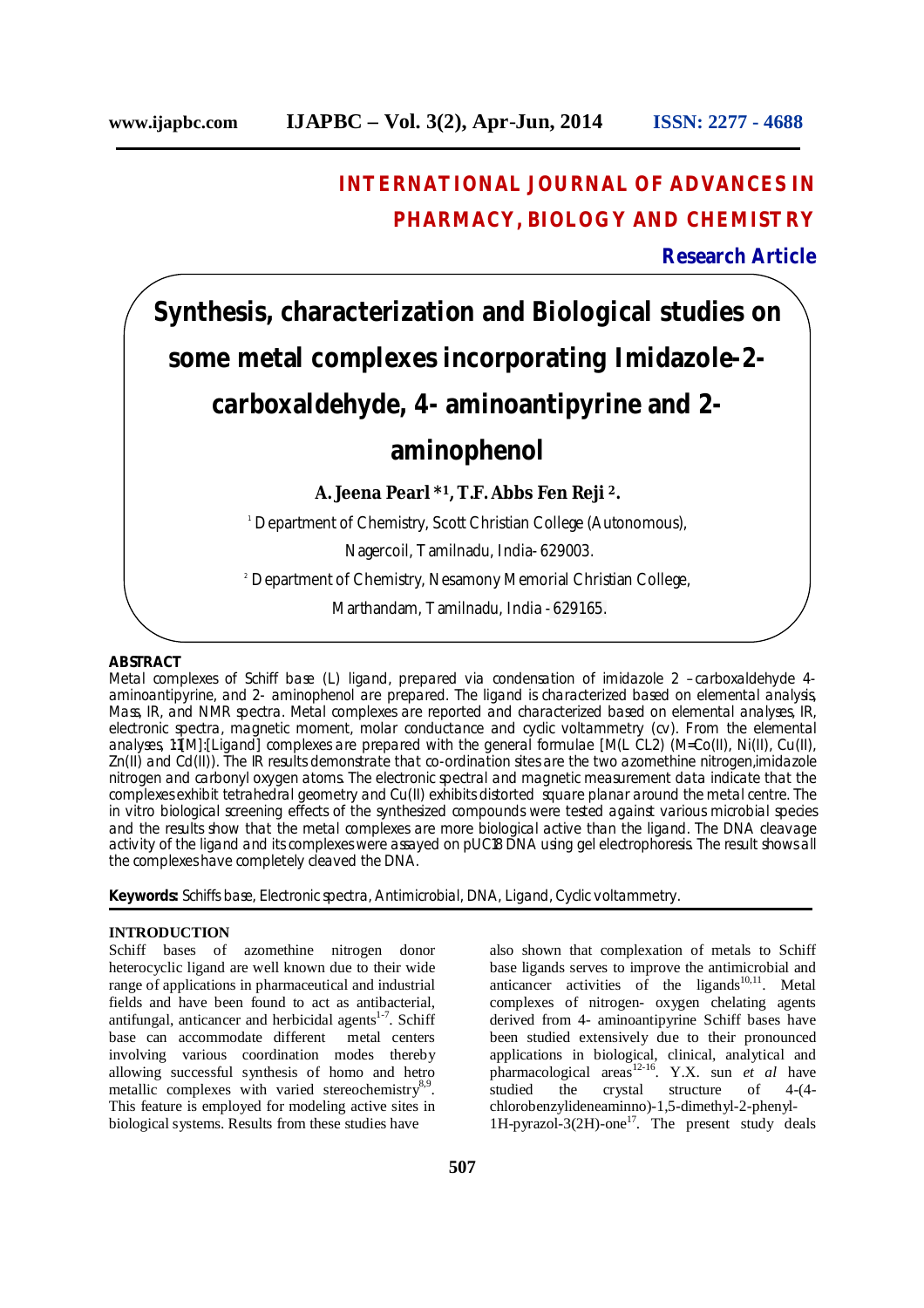with the synthesis, characterization and biological studies of the Schiff base derived from imidazole -2 carboxaldehyde 4-aminoantipyrine and 2 aminophenol and its  $Co(II),Ni(II)$   $Cu(II),Zn(II)$  and  $Cd(II)$  complexes.

## **EXPERIMENTAL SECTION**

4- Aminoantipyrine and imidazole 2-carboxaldehydewere obtained from Sigma. Metal (II) chlorides were purchased from Merck. All other chemicals used were of AnalaR grade. Solvents were purified and distilled before use. The metal content in the complexes was determined by EDTA titration<sup>18</sup>. Elemental analysis was obtained using a Perkin-Elmer elemental analyzer. Conductivity measurements were made on freshly prepared 10-3 M solutions in DMSO at room temperature with a coronation digital conductivity meter. The IR spectra were recorded in KBr pellet on a JASCO FT/IR-410 spectrometer in the range 4000-400 cm<sup>-1</sup>. Electronic spectra were recorded on a perkin Elmer Lambda-25 UV/VIS spectrometer. The room temperature magnetic measurements were carried out using Guoy balance and the diamagnetic corrections were made using Pascal's constant. Cyclic voltammetric measurements were carried out in a Bio-Analytical system (BAS) model CV-50W electrochemical analyzer. The three electrode cell comprised of a reference Ag/AgCl, auxiliary platinum and working glassy electrodes. Tetrabutylammonium perchlorate was used as supporting electrolyte.

#### **Synthesis of Schiff base ligand**

Imidazaldimine – 4 – amino antipyrine was prepared by the condensation of imidazole – 2 carboxaldehyde and 4 aminoantipyrine. Imidazaldimine 4 amino antipyrine  $(2 \text{ mmol})$  and  $2 - \text{ aminophenol}$   $(2 \text{ mmol})$ were taken in methanol (50 ml) solvent. To this mixturel 1 g of anhydrous potassium carbonate was added and then refluxed for 42 hrs. The resutting solution was concentrated on a water bath and allowed to cool at  $0^{\circ}$ c for around 38h. the red colour solid product formed was separated by filtration and washed thoroughly with cold EtoH and then dried in vacuum. The yield of the isolated ligand was found to be 35 %.

#### **Synthesis of metal Schiff base complexes**

A solution of imal  $-4 - AAP - 2$  AP (2mmol) in MeoH (20ml) was added to a solution of metal (II) Chloride (2mmol) in 20 ml of aqueous MeoH and the reaction mixture was stirred and then refluxed for 2 hrs. The resulting solution was cooled to room temperature and the volume was reduced to half of the initial volume under reduced pressure. The precipitate was filtered, washed several times with cold EtoH, ether and then dried in vacuum over anhydrous cacl<sub>2</sub>

#### **In vitro antimicrobial activity**

Antibacterial and antifungal activities of the ligand and its complexes were tested in vitro against the bacterial species Escherichia coli,Bacillus subtilis, Pseudomonas aeruginosa and Staphylococcus aureus;fungal species,Aspergillus niger,Aspergillus flavus and Candida albicans by the disc diffusion method<sup>19</sup>. Amikacin was used as the standard antibacterial agent whereas Nystatin was used as the standard antifungal agent. The test organisms were grown on nutrient agar medium in petri plates. The compounds were prepared in DMF and soaked in filter paper disc of 5 mm diameter and 1 mm thickness. The discs were placed on the previously seeded plates and incubated at  $37^\circ$  C and the diameter of inhibition zone around each disc was measured after 24 h for bacterial and 72 h for fungal species.

#### **DNA cleavage analysis**

The compounds were added separately to the pUC18 DNA sample. The samples mixtures were incubated at  $37 \text{ °C}$  for 2h. The electrophoresis of the samples was done according to the following procedure. Weigh 300 mg of agarose and dissolve it in 25 ml of TAE buffer (4.84 g Tris base,pH 8.0,0.5 M EDTA/1 ltr) by boiling. When the gel attains  $\sim$  55  $\rm{^{\circ}$  C, pour it into the gel cassette fitted with comb. Let the gel to solidify. Carefully remove the comb,place the gel in the electrophoresis chamber flooded with TAE buffer. Load DNA sample (mixed with bromophenol blue dye  $@ 1:1$  ratio), carefully into the wells, along with standard DNA marker and pass the constant 100 V of electricity till the dye front reaches the end of gel. Remove the gel and carefully stain with ETBR solution (10ug/ml) for 10-15 min and observe the bands under UV transilluminator.

# **RESULTS AND DISCUSSION**

### **Characterization of Schiff base ligand**

The results of elemental analysis (Table 1) of the Schiff base ligand are in good agreement with those calculated for the suggested formula. The Schiff base is soluble in all common organic solvents. The DART mass spectrum of the ligand shows a welldefined molecular ion peak at m/z=372.89(Relative Intensity=100%)which coincides with formula weight of the Schiff base.in the  $H-MMR$  spectrum (Fig.1) the singnal for azomethine proton (-CH=N-) in the ligand appears as a singlet at 9.45 ppm. The multiplet signals obtained in the  $\delta$  7.0-8.0 ppm range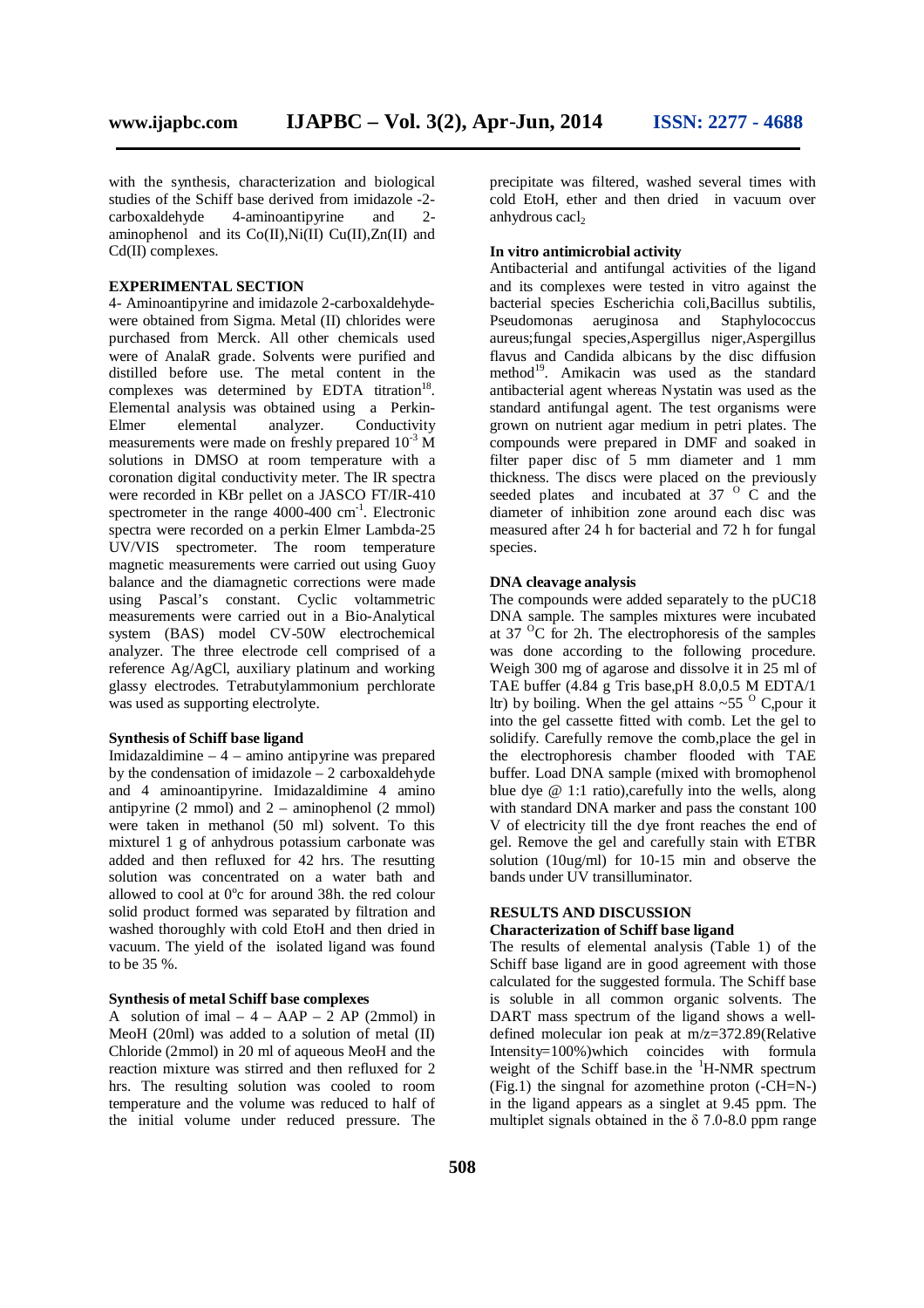are due to the aromatic protons of Schiff base ligand. The signal for pyrazolone ring carbon attached methyl protons (-CH<sub>3</sub>) appear as a singlet at  $\delta$  2.42 ppm while pyrazolone ring nitrogen attached methyl protons ( $>N-CH_3$ ) appear as a singlet at  $\delta$  3.09 ppm. In the  $^{13}$ C-NMR spectrum (Fig. 2), the azomethine carbon signal has appeared at 171ppm. The pyrazolone ring carbon attached methyl carbon (- CH3) and pyrazolone ring nitrogen attached methyl carbon  $(>N-CH_3)$  peaks have been observed in the expected range at 12and 36 ppm. The aromatic and indole ring carbon signals are seen at 106-171 ppm range depending on their electronic environment. The IR spectrum of the ligand displays a sharp band at 1630 which can be assigned to  $> C=N$  stretching frequency. The electronic spectrum of the ligand shows a broad band at 344 nm, due to  $\pi - \pi *$ transition of the azomethine( $>C=N$ ) chromophore. In addition, the other intense absorption band at higher energy, 200-300 nm, is due to the  $\pi$ - $\pi$ <sup>\*</sup> transition of the benzene ring other characteristic transition of the

#### **Characterization of metal Schff base complexes**

The analytical data and physical properties of the metal Schiff base complexes are listed in table 1. The Schiff base complexes are soluble in  $CH<sub>3</sub>CN, DMF$ and DMSO and insoluble in other common organic solvents. The analytical data indicate that the metal to ligand ratio1:1 for all the complex systems. The high conductivity values of the metal complexes (Table 1)suggest their -electrolytic nature[20]. The DART mass spectrum of Co(II),Ni(II),Cu(II),Zn(II) and Cd(II) complexes shows a peak at  $m/z$  465.38 (10%), 465. 74(8 %) 471.07 (11%) 472.65 (14 %) and 520.02 (12%) respectively, corresponding to their molecular weight. The mass spectrum of all the complexes indicates that the complexes are monomeric confirming the metal to ligand ratio to be 1:1 in the complexes.

#### **IR Spectra**

Schiff base .

The important IR spectral data are given in Table 2. On complexation the band at 1595 cm-1 and 1630 for the two azomethine groups in the free ligand was shifted to lower frequency in the range 1588– 1614 indicating the coordination of the azomethine nitrogen atom to the metal ion.

In the Schiff base ligand imidazole nitrogen band appeared at 1290cm.This band wqas shifted to lower frequency indicating that the imidazole nitrogen is co-ordinated to the matal ion.Further the disappearance of (OH)peaks indicating the linkage between the deprotonatedhydroxyl oxygen atom to the metal ion.. Further the spectrum of all the metal

complexes show new bands in the 552-473 cm -1 and 545 – 472 cm-1 regions, which may probably be due to the formation of M-O and M-N bonds, respectively<sup>21</sup>.

#### **Electronic Spectra**

The electronic spectrum of co (II) complex exhibits transition at  $550$ nm. The transitions of the co (II) complex can be assigned to  ${}^4A_2(f) \rightarrow {}^4T_1(P)$  which demonstrates its Tetrahedral. The electronic spectrum of the Ni(II) complex shows band in the region 640nm attributable to <sup>3</sup> T<sub>1</sub>(F)  $\rightarrow$  <sup>3</sup>T<sub>1</sub>(P) transition suggesting tetrahedral geometry around the  $Ni(\text{II})^{22}$ . The Cu(ii) complexes in their spectra display a broad band at 620nm region due to  $2 B_{1g} > 2 A_{1g}$  indicating the complex to have distorted square planer geometry<sup> $22$ </sup>.

#### **Magnetic measurements**

The Co (II) complexes has a magnetic moment of 4.33 B.M(Table 1), which is in agreement with the reported value for Tetrahedral Co (II) complexes [23,24]. The present Ni (II) complexe shows magnetic moment value of 3.59 within the range of 3.2-4.1 [23,24]. Suggesting tetra hedral environment. The  $Cu(II)$  complex shows magnetic moment value 1.73 BM, higher than the spin-only value 1.79 BM expected for one unpaired electron, monomeric and consistent with a distorted square planar geometry<sup>23,24</sup>. The complexes of  $Zn(II)$  and Cd(II) are diamagnetic and according to the empirical formulae of these complexes, and tetrahedral geometry is proposed. Based on the above results, one can deduce the probable structures of the complexes as shown  $Fig.3.$ 

#### **Cyclic voltammetric studies**

The cyclic voltammogram of the Co(II) complex shows a well defined redox process corresponding to the formation of the quasi-reversible  $Co(II)/Co(I)$ couple. The cathodic peak at -0.840 V versus Ag/AgCl and the associated anodic peak at -0.637 corresponds to the  $Co(II)/Co(I)$  couple. The peak to peak separation (∆Ep) is 0.203 indicating quasireversible one electron transfer process. The redox property of Ni (II) complex displayed quasi – reversible one electron transfer process cathodic peak at -0.991, anodic peak, -0.543 and the peak to peak separation (ΔEp) of 0.448. The cyclic voltammogram of the Cu(II) complex displayed two reduction couples at  $+ 0.059$  and  $-0.675v$  versusAg|Agcl with the corresponding anodic wave for the first reduction and without the corresponding anodic wave $(+0.02)$ for the second reduction on the reverse scan. The former has alower peak separation value of 0.032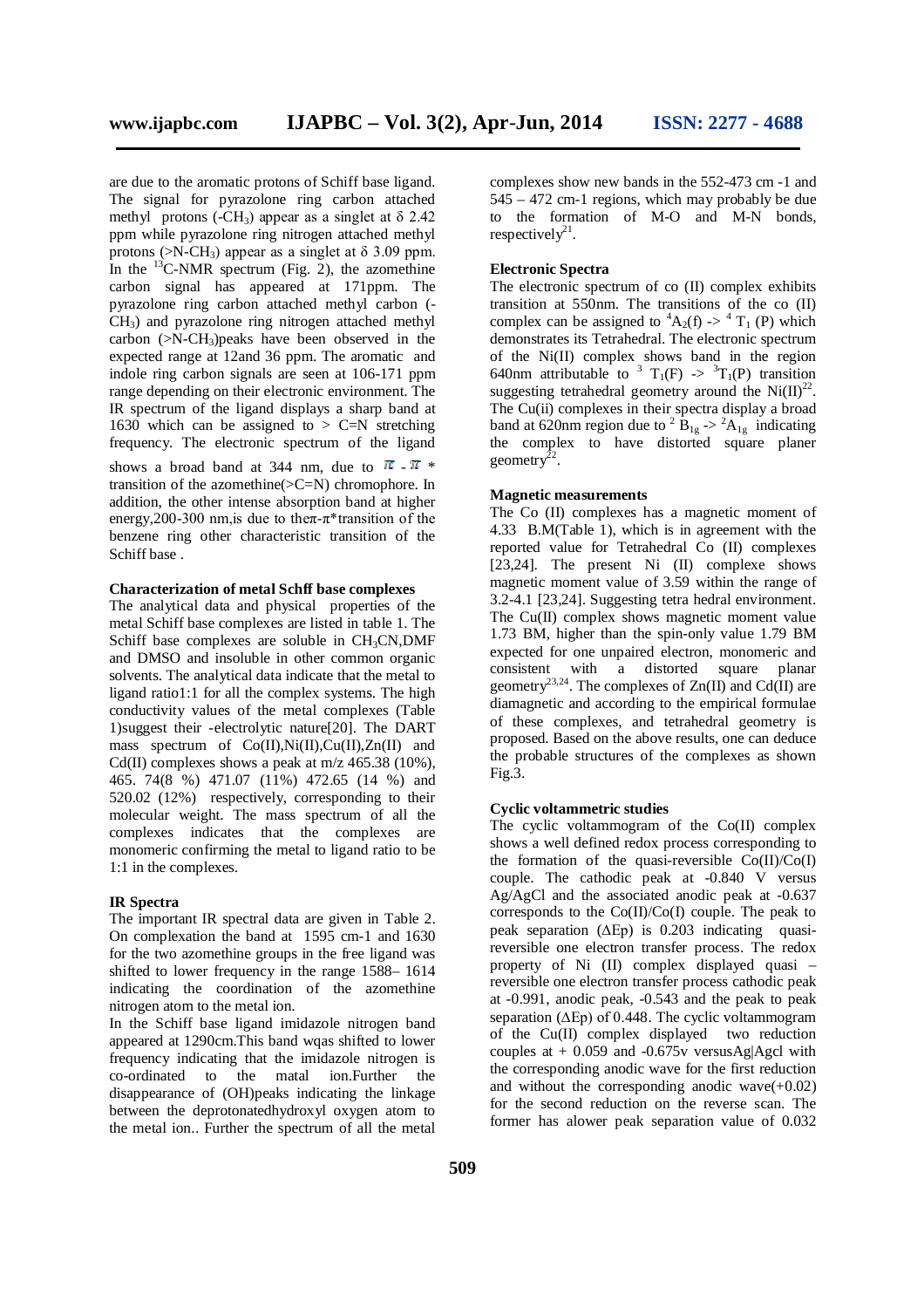indicating totally reversible character for the two electron transfer reaction of metal based  $Cu(II)/Cu(0)$ couples and the later one can be assigned to Cu(II)/Cu(I) ir-reversible reduction process. . The cyclic voltammogram of the  $Zn(II)$  and  $Cd(II)$ complexes didn't show any characteristic peak potential indicating that the complexes stabilize the ligand in +2 oxidation state.

# **Biological studies**

## **In vitro antimicrobial activity**

The in vitro biological screening results are given in table 3. The standard error for the experiment is  $=0.001$  cm and the experiment is repeated three times under similar conditions. DMF is used as negative control and Amikacin is used as positive standard for antibacterial and Nystatin for antifungal activities.

From the result, it has been observed that the metal complexes showed better activity than the free ligand under identical experimental condition. The enhanced activity of the complexes can be explained on the basis of Overtone's concept<sup>25</sup> and Tweedy's chelation theory<sup>26</sup>. According to Overtone's concept of cell permeability,the lipid membrane that surrounds the cell favours the passage of only the lipid –soluble materials makes which liposolubility is an important factor, which controls the antimicrobial activity. On chelation, the polarity of the metal ion will be reduced to a greater extent due to the overlap of the ligand orbital and partial sharing of the positive charge of the metal ion with donor group s. Further ,it

increases the delocalization of  $\pi$  -electrons over the whole chelate ring and enhances the lipophilicity of the complexes. This increased lipophilicity enhances the permeation of the complexes in to lipid membranes and blocking of the metal binding sites in the enzymes of microorganisms. These complexes also disturb the respiration process of the cell and thus block the synthesis of the proteins that restricts further growth of the organisam and as a result microorganisms die. On comparing the biological

activity of the Schiff base and its metal complexes with the standard, it is seen that the biological activity follows the order,  $Cu(II)$ >  $Co(II)$ > Zn(II)>Ni(II)>Cd(II)>L.

#### **DNA cleavage studies**

Gel electrophoresis experiments using pUC18 DNA were performed with ligand and its metal complexes in the presence of H2o2 as an oxidant. From Fig 4, it<br>is evident that all the complexes cleave is evident that all the DNAcompletely in the presence of  $H_2O_2$ . The general oxidative mechanisms proposed account for DNA cleavage by hydroxyl radicals via abstraction of a hydrogen from sugar units and predict the release of specific residues arising from transformed sugars, depending on the position from which the hydrogen atom is removed. The capacity of metal complexes to active dioxygen, or its reduced form hydrogen peroxide, will lead to the functionalization of an inert C-H bond of DNA to a C-O bond. DNA oxidation by metal complexes occurs by C-H bond activation at the deoxyriboses $27, 28$ .

#### **CONCLUSION**

 $Co(II)$ , Ni $(II)$ ,  $Cu(II)$ , Zn $(II)$  and  $Cd(II)$  complexes with the schiff base ligand derived from imidazole 2 carboxaldehyde , 4- aminoantipyrine and 2 aminophenol were synthesized and characterized by various physico – chemical method. The analyses confirmed the composition and structures of the newly obtained complex combinations. The coordination of the Schiff base to the metal atom was found to be through the azomethine nitrogen, imidazole Nitrogen and the carbonyl oxygen atoms. The geometry of the complexes is assigned as tetrahedral. The Cu(II) complex shows better activity against most of the microbial species compared to that of ligand and other complexes. The DNA cleavage studies show that all the complexes have completely cleaved the DNA.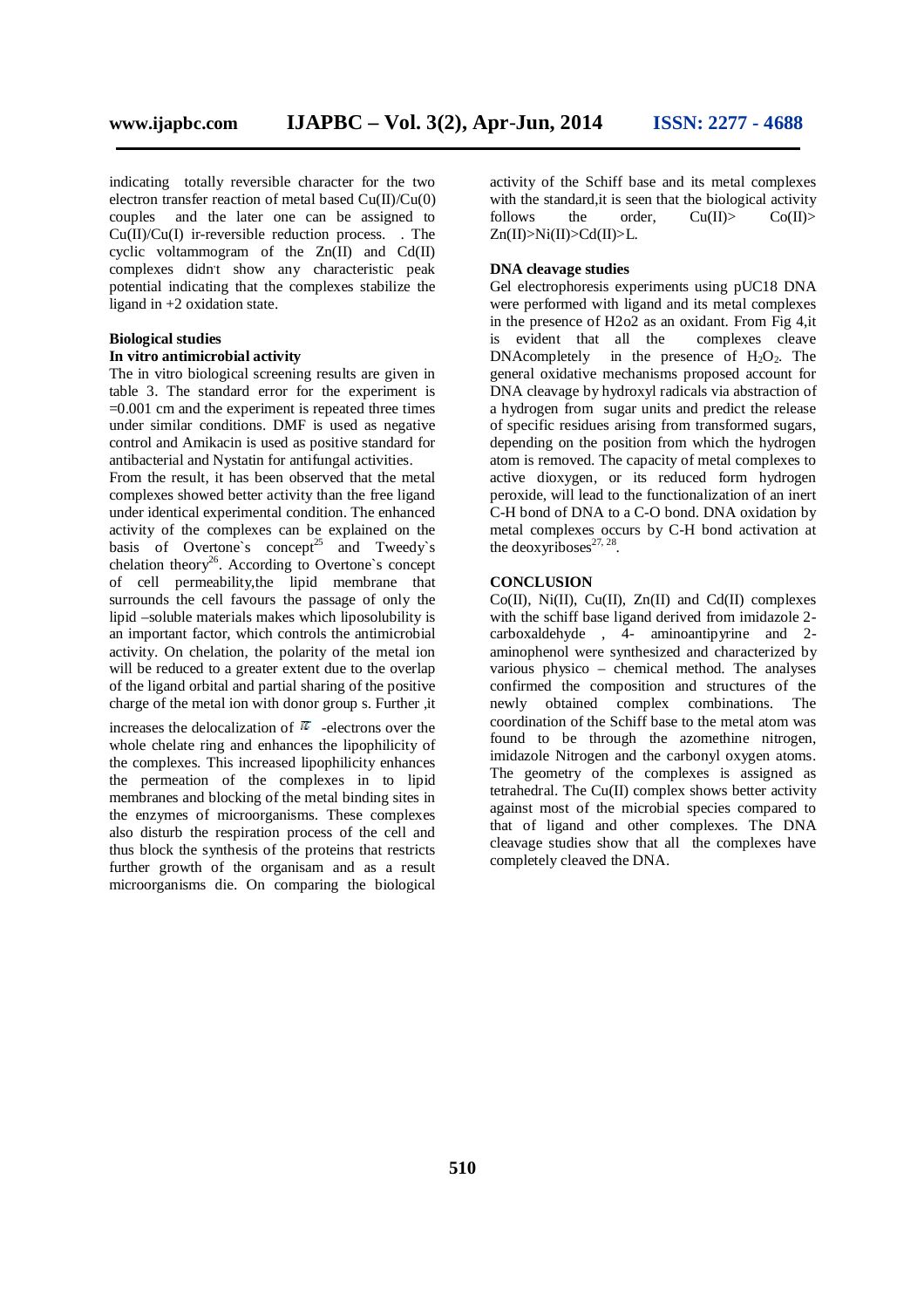| Analytical and physical data of Imal-4-AAP-2-AP and its complexes |                         |                 |         |                       |                |                  |                  |                                                          |
|-------------------------------------------------------------------|-------------------------|-----------------|---------|-----------------------|----------------|------------------|------------------|----------------------------------------------------------|
|                                                                   | Empirical<br>formula    | Colour          | Mol. Wt | Found (Calc.) $(\% )$ |                |                  |                  | Molar                                                    |
| Compounds                                                         |                         |                 |         | $\mathbf C$           | $\bf H$        | N                | М                | conductance<br>$(\Omega^{-1}$ cm <sup>2</sup><br>$mol-1$ |
| $Imal-4-AAP-2AP$                                                  | $C_{21}H_{20}N_6O$      | Brown           | 372.89  | 67.86<br>(67.73)      | 5.36<br>(5.41) | 22.93<br>(22.57) |                  |                                                          |
| $Co(II)$ -Imal-4-AAP-2AP                                          | $C_{21}H_{19}N_6OClCo$  | Dark<br>green   | 465.38  | 54.65<br>(54.15)      | 3.94<br>(4.11) | 18.33<br>(18.04) | 12.38<br>(12.65) | 93                                                       |
| $Ni(II)$ -Imal-4-AAP-2AP                                          | $C_{21}H_{19}N_6OClNi$  | Light<br>green  | 465.74  | 54.49<br>(54.18)      | 4.02<br>(4.11) | 18.31<br>(18.05) | 11.09<br>(11.61) | 95                                                       |
| $Cu(II)$ -Imal-4-AAP-2AP                                          | $C_{21}H_{19}N_6OClCu$  | Brown           | 471.07  | 53.18<br>(53.62)      | 3.91<br>(4.07) | 17.28<br>(17.87) | 13.76<br>(13.51) | 102                                                      |
| $Zn(II)$ -Imal-4-AAP-2AP                                          | $C_{21}H_{19}N_6OClZn$  | Light<br>yellow | 472.65  | 53.21<br>(53.41)      | 3.89<br>(4.06) | 17.54<br>(17.80) | 13.36<br>13.85   | 90                                                       |
| $Cd(II)$ -Imal-4-AAP-2AP                                          | $C_{21}H_{19}N_6$ OClCd | Light<br>yellow | 520.02  | 48.07<br>(48.57)      | 3.54<br>(3.69) | 16.34<br>(16.18) | 21.47<br>(21.65) | 95                                                       |

**Table. 1 Analytical and physical data of Imal-4-AAP-2-AP and its complexes**

|                                                                  | Table 2 |  |  |
|------------------------------------------------------------------|---------|--|--|
| IR spectral data of Imal-4-AAP-2-AP and its complexes $(cm-1)$ . |         |  |  |
|                                                                  |         |  |  |

| Compounds                 | $v(C=N)$ | $v_{ring}(C=N)$ | $v_{ring}(C-N)$ | v(OH) | $v(M-O)$ | $v(M-N)$ |
|---------------------------|----------|-----------------|-----------------|-------|----------|----------|
|                           |          |                 |                 |       |          |          |
| $Imal-4-AAP-2-AP$         | 1595     | 1630            | 1290            | 3180  |          |          |
| $Co(II)$ -Imal-4-AAP-2-AP | 1590     | 1620            | 1290            |       | 552      | 473      |
| $Ni(II)$ -Imal-4-AAP-2-AP | 1592     | 1622            | 1291            |       | 548      | 474      |
| $Cu(II)$ -Imal-4-AAP-2-AP | 1590     | 1614            | 1291            |       | 548      | 477      |
| $Zn(II)$ -Imal-4-AAP-2-AP | 1593     | 1615            | 1290            |       | 541      | 471      |
| Cd(II)-Imal-4-AAP-2-AP    | 1588     | 1620            | 1296            |       | 545      | 472      |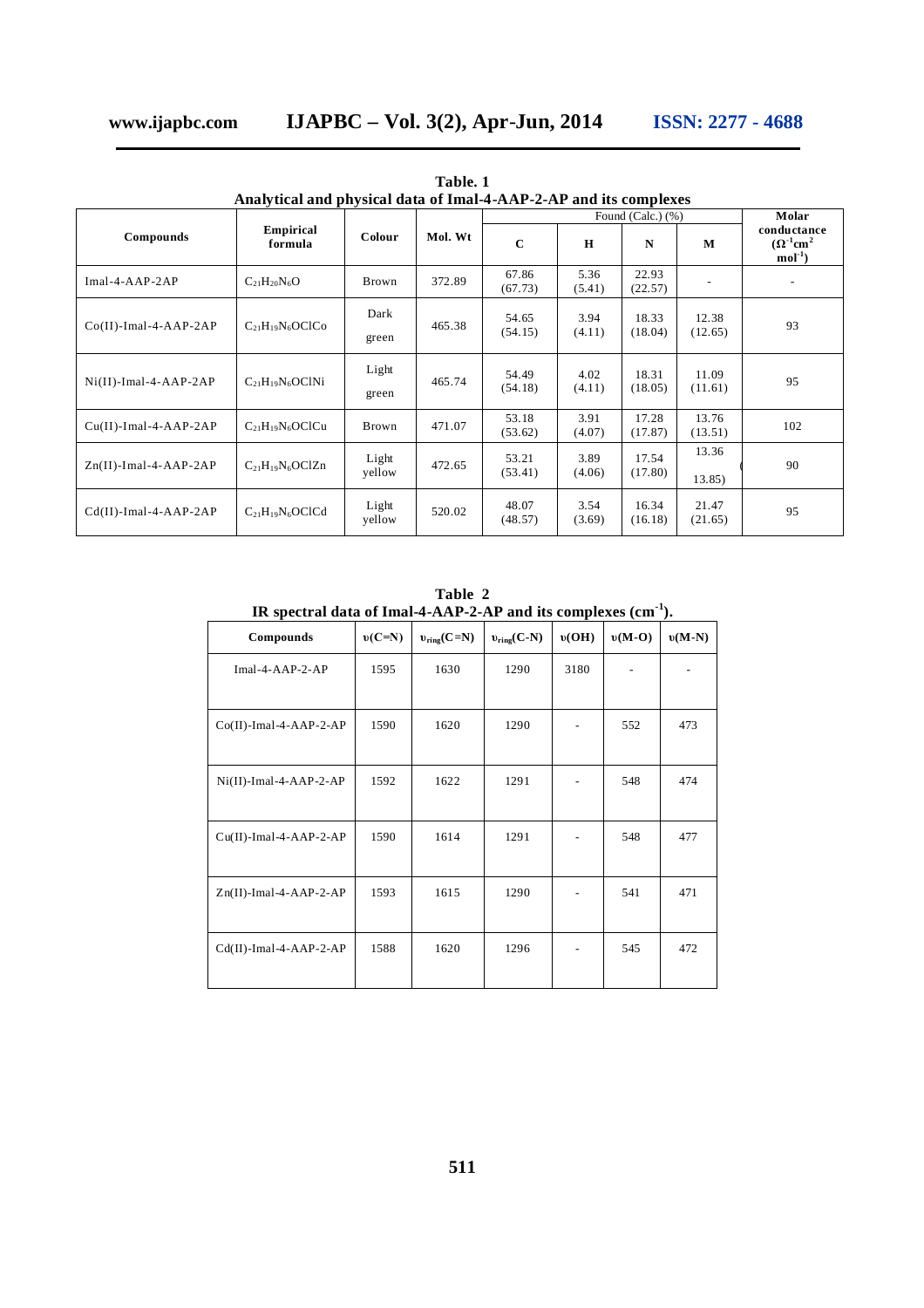|                           |                | Inhibition zone (mm) |                         |                      |                           |             |              |  |  |
|---------------------------|----------------|----------------------|-------------------------|----------------------|---------------------------|-------------|--------------|--|--|
| Compounds                 |                |                      | <b>Bacteria</b> species | <b>Fungi species</b> |                           |             |              |  |  |
|                           | S.aures E.coli |                      | Р.<br>aeruginosa        | В.<br>subtilis       | $\mathcal{C}$<br>albicans | A.<br>niger | A.<br>flavus |  |  |
| $Imal-4-AP-2-AP$          |                | 10.2                 | 10.2                    | 12.5                 |                           | 10.2        |              |  |  |
| $Co(II)$ -Imal-4-AAP-2-AP | 12.3           | 12.5                 | 10.2                    | 12.5                 |                           |             | 8.5          |  |  |
| $Ni(II)$ -Imal-4-AAP-2-AP |                |                      | 12.5                    | $\overline{a}$       | 10.5                      | 12.5        | 9.8          |  |  |
| $Cu(II)$ -Imal-4-AAP-2-AP | 14.3           | 11.2                 | 10.5                    | 10.5                 | 11.5                      | 12.5        |              |  |  |
| $Zn(II)$ -Imal-4-AAP-2-AP | 12.5           | 12.5                 | 12.2                    | -                    | 10.5                      | 9.5         | 9.5          |  |  |
| $Cd(II)$ -Imal-4-AAP-2-AP | 8.5            | 10.5                 | 11.4                    | ۰                    |                           |             |              |  |  |
| Amikacin*                 | 19.2           | 20.5                 | 20.5                    | 18.5                 |                           |             | ۰            |  |  |
| $Nvstain*$                | -              |                      |                         |                      | 19.5                      | 20.0        | 19.5         |  |  |

 **Table . 3 Antimicrobial activity results of Imal-4-AAP-2-AP and its complexes**

\*standard



**Fig. 1<sup>1</sup>H-NMR spectrum of Imal-4-AAP-2-AP**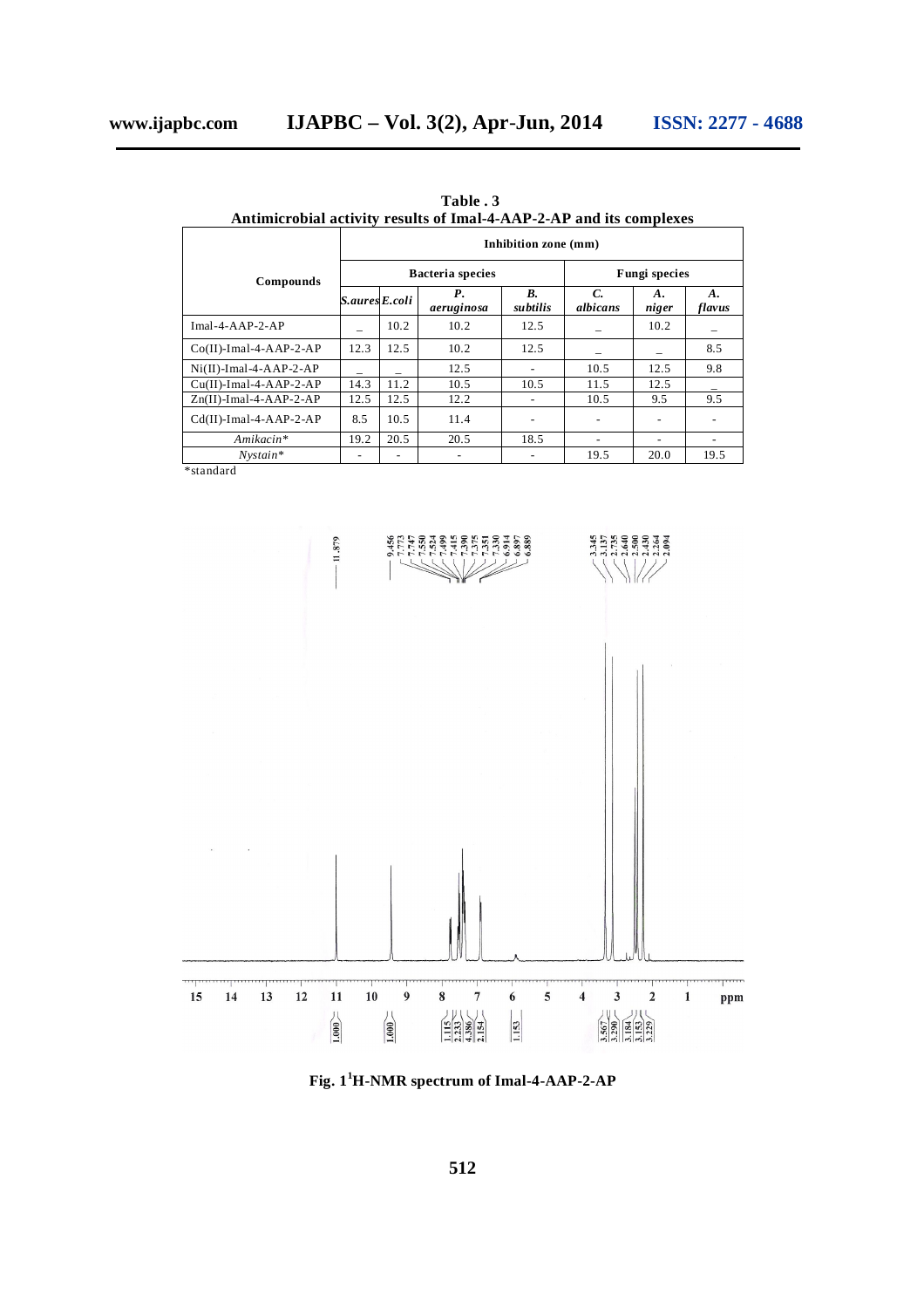

**Fig. 2. <sup>13</sup>C-NMR spectrum of Imal-4-AAP-2-AP**



 $M = Co$ , Ni, Cu, Zn and Cd **Fig.3. Proposed structure of M(II)-Imal-4-AAP-2-AP complexes**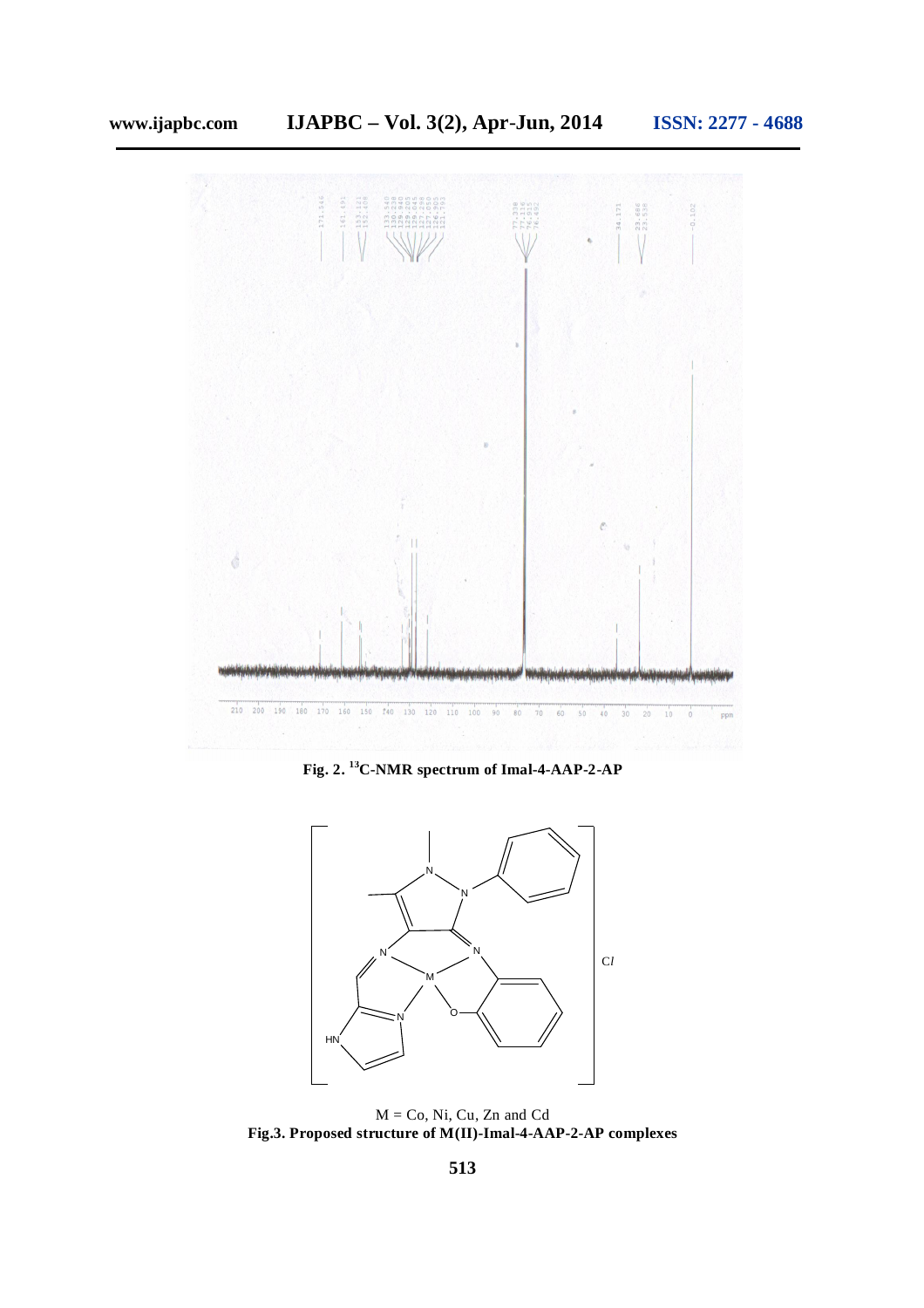

**Fig.4 DNA cleavage studies of Imal-4-AAP-2-AP and its complexes**

M- Marker,

- C- Control pUC 18 DNA (untreated sample),
- 1-  $[CuL]Cl + DNA + H<sub>2</sub>O<sub>2</sub>$ ,
- 2-  $[CoL]Cl + DNA + H<sub>2</sub>O<sub>2</sub>$ ,
- 3-  $[CdL]Cl + DNA + H<sub>2</sub>O<sub>2</sub>$ ,
- 4-  $[NiL]Cl + DNA + H<sub>2</sub>O<sub>2</sub>$ ,
- $5-[ZnL]Cl + DNA + H<sub>2</sub>O<sub>2</sub>$ ,
- 6- ligand +  $DNA + H<sub>2</sub>O<sub>2</sub>$

#### **REFERENCES**

- 1. Dasilva CM, Dasilva DL, Modolo LV, Alves RV, Deresende MA, Martins CVB and A Defatima . J. Advan Res., 2011; 2:1.
- 2. Issa RM, Khedr AM and Rizk HF. Spectrochim, Acta, 2005; 62(A): 621.
- 3. Govindaraju KM, Gopi D and Kavitha L. J Appl. Electrochem., 2009; 39: 2345.
- 4. Arun V, Sridevi N, Robinson PP, Manju S and Yusuff KKM. J Mol: Cata, A: chem., 2009;304:191.
- 5. Pal S, Barik AK, Gupta S, Hazra A, Kar SK, Peng SM, Lee GH, Butcher RJ, Fallah MSE and Ribas J. Inorg. Chem..,2005;44:3880.
- 6. Chohan ZH, Sumrra SH, Youssoufi MH and Hadda TB. Euro.J.Med.Chem., 2010;45:2739.
- 7. Rosu T, Negoiu M, Pasculescu S, Pahontu E, Poirier D and Gulea A. Euro.J.Medi.Chem., 2010;45:774.
- 8. Wu Q, Chen WL, Liu D, Liang C, Li YG, Lin SW and Wang E. Dalton Trans., 2011;40:56.
- 9. Paryzek WRP, Patroniak V and Lisowski J. Coord, Chem.Rev., 2005;249:2156.
- 10. Kumar S, Dhar ND and Saxena NP. J Sci.Ind.Res., 2009;68:181.
- 11. Cozzi PG. Chem.Soc.Rev.,2004;33:410.
- 12. Raman N, Raja SJ and Sakthivel A. J. Coord. Chem.,2009;62:691.
- 13. Maurya RC, Pandey A, Chaurasia J and H Martin. J.Mol.Struct., 2006;798:89.